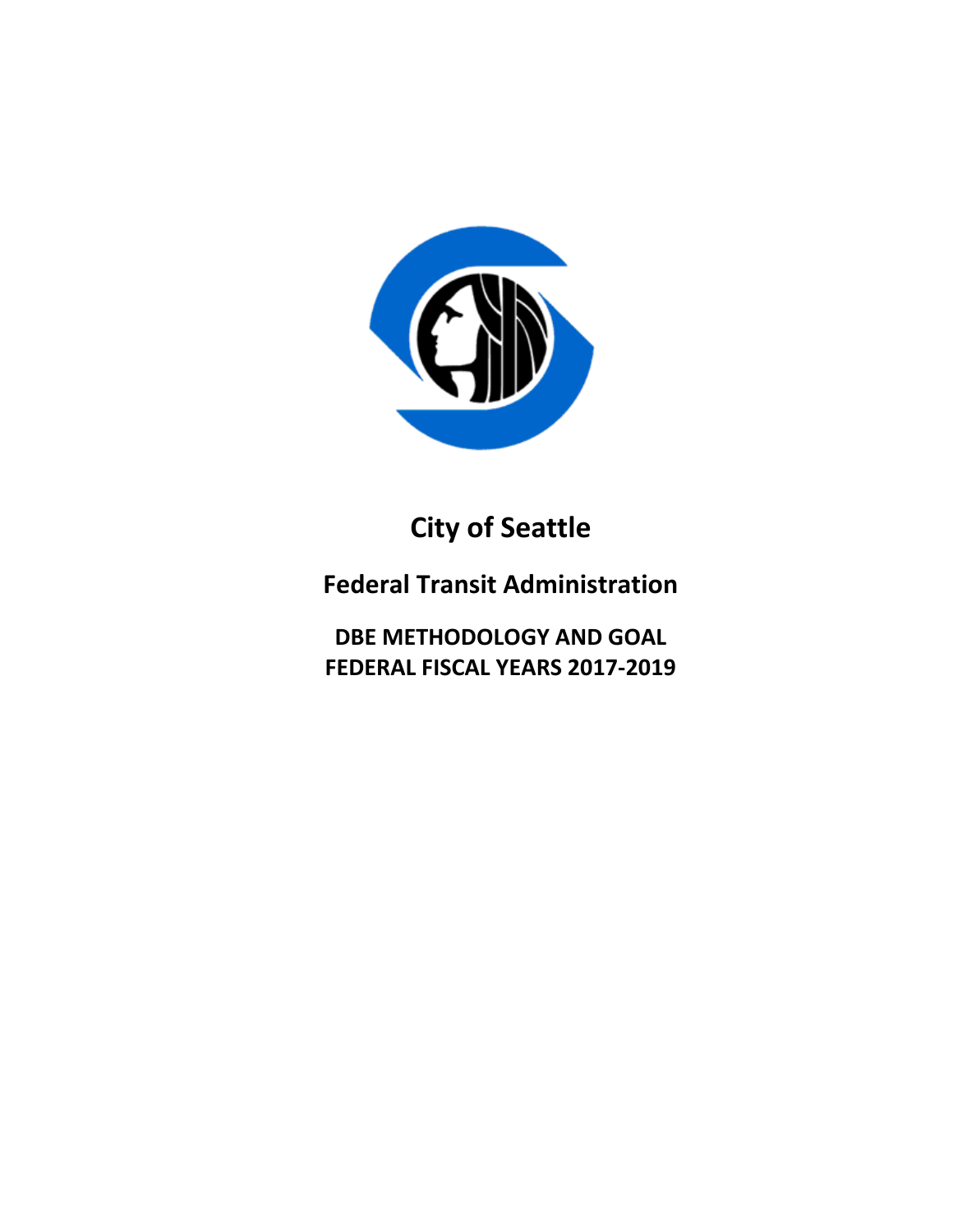# **DISADVANTAGED BUSINESS ENTERPRISE GOAL AND GOAL SETTING METHODOLOGY FEDERAL FISCAL YEARS 2017-2019**

#### I. **SUMMARY**

The City of Seattle has prepared this document to describe the methodology used to establish its overall Disadvantaged Business Enterprise (DBE) overall goal for Federal Transit Administration (FTA) assisted contracts. The DBE overall goal setting methodology is a requirement set forth in the United States Department of Transportation (USDOT) DBE regulations. Effective March 5, 2010, FTA modified the schedule so that the overall goal must be prepared every three years instead of annually, as previously required. The City of Seattle followed the regulations and guidance contained in the USDOT DBE regulations, 49 CFR Part 26.

#### II. **PROPOSED OVERALL GOAL FOR FFY 2017-2019**

The Seattle Department of Transportation and Seattle Center, FTA fund recipients, will use an overall DBE goal for the three Federal Fiscal Year (FFY) period 2017-2019 (October 1, 2016 to September 30, 2019) of 13.9% with an 8.3% race-conscious component. This goal will apply to all FTA-assisted contracts and represents the relative availability of DBEs based on evidence of ready, willing, and able DBEs in relationship to all comparable businesses which are known to be available to compete in FTA-assisted contracts. The overall DBE goal reflects staff's determination of the level of DBE participation which would be expected absent the effects of discrimination.<sup>[1](#page-1-0)</sup>

#### III. **DBE GOAL SETTING METHODOLOGY**

The USDOT DBE regulations, 49 CFR Part 26 require using a two-step process for setting the overall DBE goal that reflects the level of DBE participation. The first step is the calculation of a base figure for the relative availability of DBEs in the relevant market area. The second step requires examining all relevant evidence to determine what adjustment, if any, is needed to the base figure in order to arrive at an overall goal. Once the adjusted overall goal is determined, the process requires considering what portion of the goal will be met by race and gender-neutral measures.

<span id="page-1-0"></span> $1$  Goal for individual projects will be assessed on a case by case basis to determine if adjustments are required given the scopes of work included and DBE availability.



 $\overline{\phantom{a}}$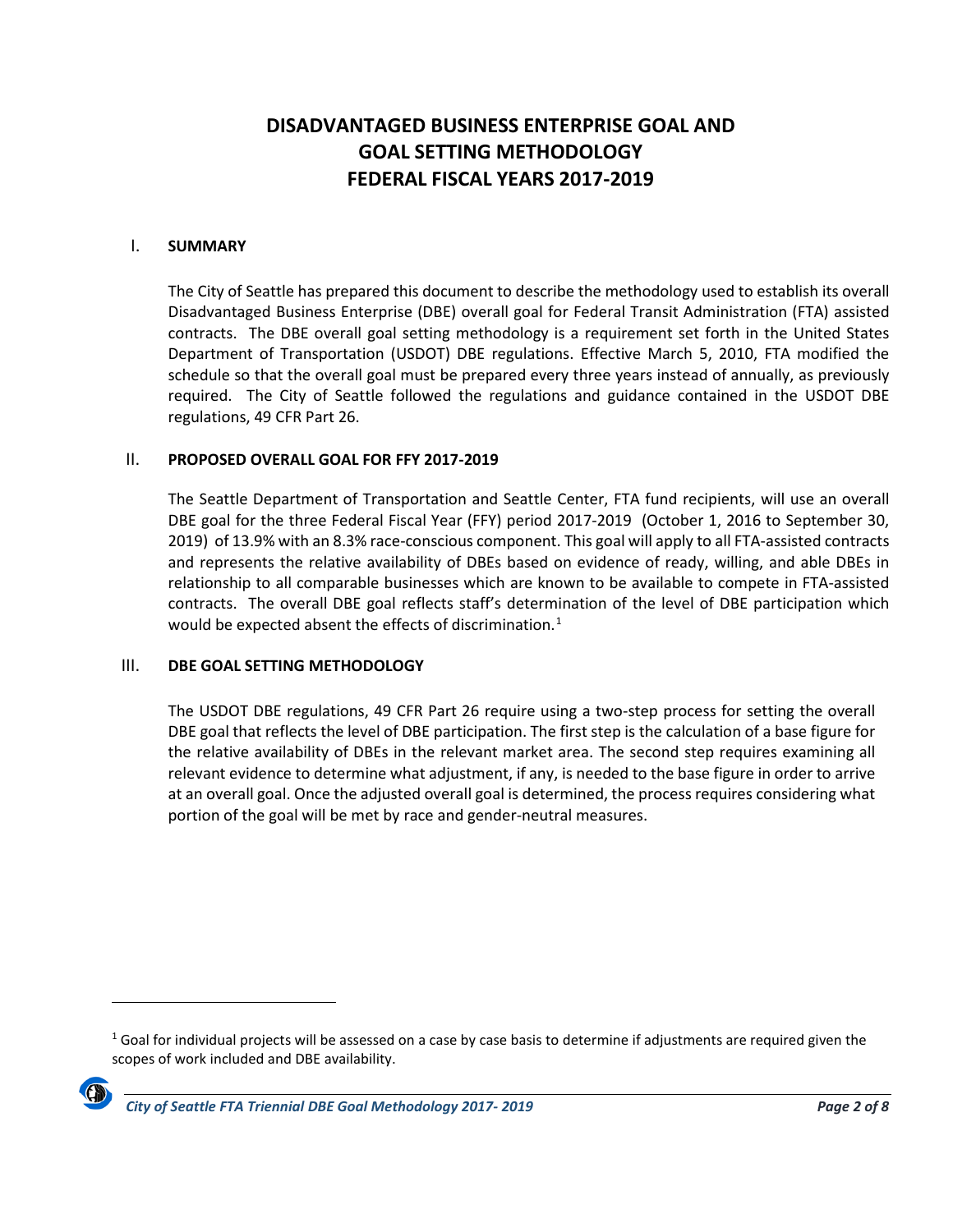#### **STEP 1. BASE FIGURE**

The relative availability of DBEs to perform work on contract was calculated To determine the preliminary DBE goal base figure, the analyses and calculations described on the following pages were conducted in accordance with 49 CFR Part 26.45:

### **a) Anticipated FTA Funding**

FTA-assisted contracting for Federal Fiscal Years 2017 – 2019 is expected to consist of three contracts from Seattle Department of Transportation and one from the Seattle Center. Additional projects may be undertaken if additional revenue becomes available (the overall DBE goal will be adjusted if necessary). These four anticipated contracts with the calculated percentage of federal dollars allocated to each project category are listed in Table 1

Table 1: Anticipated FTA-assisted contracts for FFY 2017-2019

| <b>Projects</b>                               | <b>FTA Funds</b> |
|-----------------------------------------------|------------------|
| Low Income Access to Bike Share Network       | \$397,800        |
| <b>Broadway Streetcar Extension</b>           | \$10,000,000     |
| <b>South Lake Union Streetcar Maintenance</b> | \$2,188,792      |
| <b>Monorail Maintenance</b>                   | \$4,144,733      |
|                                               | \$16,731,325     |

#### **b) Assignment of Work Codes/NAICS Codes**

The study next analyzed the scope of work of each project category and identified North American Industry Classification System (NAICS) codes by project and description, as shown in **Table 2.**

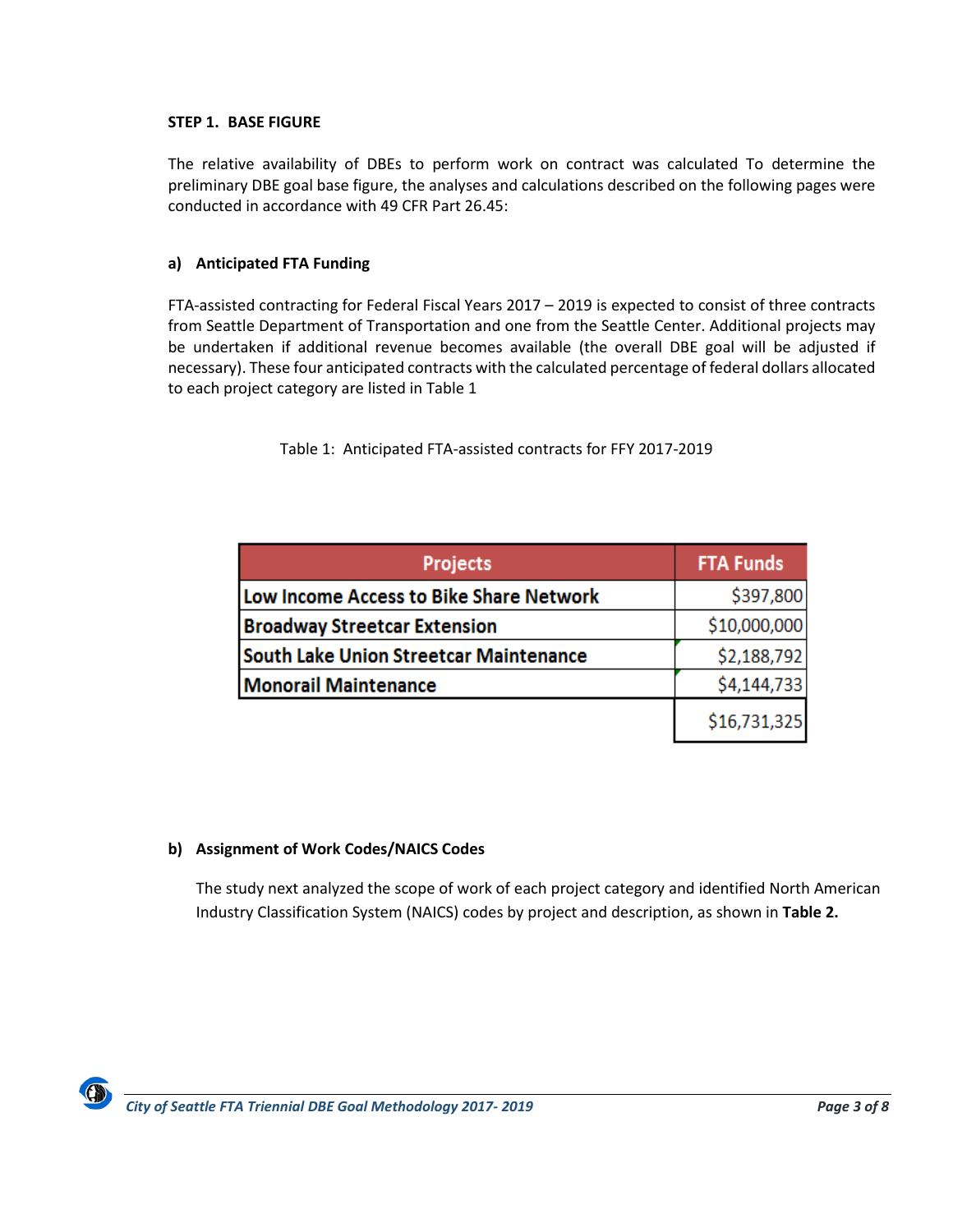| <b>NAICS Work Code/Project Category</b> |                                                                              | <b>Description</b>                                               |  |  |  |  |  |
|-----------------------------------------|------------------------------------------------------------------------------|------------------------------------------------------------------|--|--|--|--|--|
| 237110                                  |                                                                              | Water and Sewer Line and Related Structures Construction         |  |  |  |  |  |
| 237310                                  | Broadway Streetcar<br><b>Extension, South Lake</b><br><b>Union Streetcar</b> | Highway, Street and Bridge Construction                          |  |  |  |  |  |
| 237990                                  |                                                                              | Other Heavy and Civil Engineering Construction                   |  |  |  |  |  |
| 237990                                  |                                                                              | Other Heavy and Civil Engineering Construction                   |  |  |  |  |  |
| 238110                                  |                                                                              | Poured Concrete Foundation and Structure Contractors             |  |  |  |  |  |
| 238120                                  |                                                                              | Structural Steel and Precast Concrete Contractors                |  |  |  |  |  |
| 238210                                  |                                                                              | Electrical Contractors and Other Wiring Installation Contractors |  |  |  |  |  |
| 238910                                  |                                                                              | <b>Site Preparation Contractors</b>                              |  |  |  |  |  |
| 238990                                  |                                                                              | All Other Specialty Trade Contractors                            |  |  |  |  |  |
| 336510                                  |                                                                              | Streetcars and car equipment, urban transit, manufacturing       |  |  |  |  |  |
| 485119                                  |                                                                              | Other Urban Transit Systems                                      |  |  |  |  |  |
| 541310                                  | Low Income Access to<br>Bike Share Network,<br><b>Monorail Maintenance</b>   | Architectural Services                                           |  |  |  |  |  |
| 541330                                  |                                                                              | <b>Engineering Services</b>                                      |  |  |  |  |  |
| 541611                                  |                                                                              | Strategic Planning consulting services                           |  |  |  |  |  |
| 541613                                  |                                                                              | Marketing Consulting Services                                    |  |  |  |  |  |
| 541820                                  |                                                                              | <b>Public Relations Agencies</b>                                 |  |  |  |  |  |

*Table 2: Anticipated FTA-assisted contracts Classified by NAICS codes and description* 

### **c) Determination of Market Area**

For purposes of DBE goal-setting, Seattle market area was defined as the Tri-County region including King, Pierce and Snohomish Counties, based on City of Seattle service area and bidder/vendor database profiles. The substantial majority of contractors and subcontractors working on City projects are located in one of these three Counties. This market area is also used by Sound Transit, a local FTA recipient.

### **d) Calculation of Relative Availability**

49 CFR Part 26.45 Section (c) states that Step 1 must begin by determining a base figure for Relative Availability, and that any percentage figure derived is considered a basis to begin examining all evidence available within the jurisdiction. The City of Seattle calculated Relative Availability of DBE firms using the following sources of information:

- The *Washington State Office for Minority and Women Business Enterprise (OWMBE)* was used to identify the number of certified DBEs willing to perform work in the City of Seattle's market area for each on each of NAICS code identified for the four contracts included in the analysis.
- The *U.S. Census Bureau's County Business Patterns (CBP) database* was used to identify the total number of businesses available in the City of Seattle's market area to work on each of NAICS code identified for the anticipated contracts. For this analysis, the most recent available (2014) data from the CBP was used.

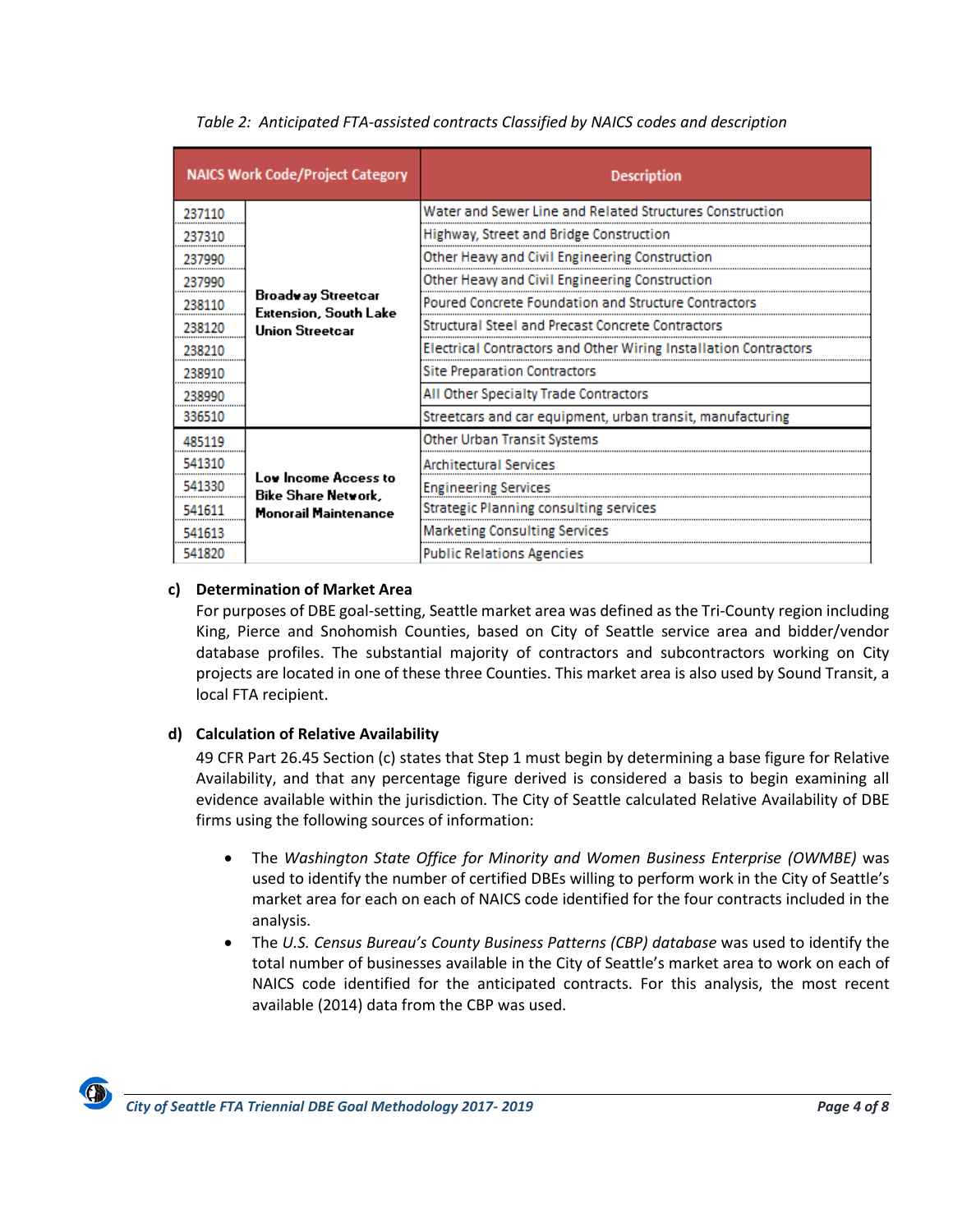The relative availability was calculated dividing the number of DBEs (numerator) by the number of all businesses (denominator) for each NAICS code. The calculations yielded the following percentages (noted as "DBE% Relative Availability" Table 3).

Relative Availability =  $\qquad \qquad$  Number of DBEs All firms (including DBEs and non DBEs)

*Table 3: Relative Availability*

| <b>NAICS</b> | <b>CENSUS (CBP)</b> |        |      |              | <b>OMWBE</b> |        |      |              | <b>DBE %</b>                       |
|--------------|---------------------|--------|------|--------------|--------------|--------|------|--------------|------------------------------------|
|              | King                | Pierce | Snoh | <b>Total</b> | King         | Pierce | Snoh | <b>Total</b> | (Relative<br><b>Availability</b> ) |
| 237110       | 51                  | 27     | 45   | 123          | 12           | 4      | 8    | 24           | 19.5%                              |
| 237310       | 57                  | 23     | 34   | 114          | 23           | 9      | 2    | 34           | 29.8%                              |
| 237990       | 37                  | 10     | 5    | 52           | 13           | 4      | 3    | 20           | 38.5%                              |
| 238110       | 100                 | 75     | 87   | 262          |              |        |      | 11           | 4.2%                               |
| 238120       | 17                  | 9      | 15   | 41           |              | 3      |      | 12           | 29.3%                              |
| 238210       | 455                 | 224    | 268  | 947          | 11           | 2      | o    | 13           | 1.4%                               |
| 238910       | 195                 | 111    | 120  | 426          | 13           | 9      | 9    | 31           | 7.3%                               |
| 238990       | 151                 | 92     | 104  | 347          | 11           |        |      | 19           | 5.5%                               |
| 485119       |                     |        |      |              |              |        |      |              | 0.0%                               |
| 541310       | 425                 | 31     | 34   | 490          | 16           | 1      | 2    | 19           | 3.9%                               |
| 541330       | 689                 | 99     | 176  | 964          | 42           | Δ      | 6    | 52           | 5.4%                               |
| 541611       | 909                 | 81     | 127  | 1,117        | 46           | 5      | 3    | 54           | 4.8%                               |
| 541613       | 572                 | 35     | 56   | 663          | Λ            |        | າ    |              | 1.1%                               |
| 541820       | 132                 |        | 12   | 151          | 10           | 1      |      | 13           | 8.6%                               |

# **e) DBE Decertified Firms**

FTA's "Tips for Goal Setting" recommend making adjustments for decertification in Step One (Base Figure) of the process. The decertification of DBE firms is administered by OMWBE. The list of decertified firms was not available therefore no adjustments were made to the Step One.

# **f) Weighted Base Figure**

Following the FTA recommendations from the "Tips for Goal setting" the relative availability was weighted based on the dollar amount projected to be spent on each NAIC code. This part of the process allows emphasize contracting opportunities based on relative importance to the City needs.

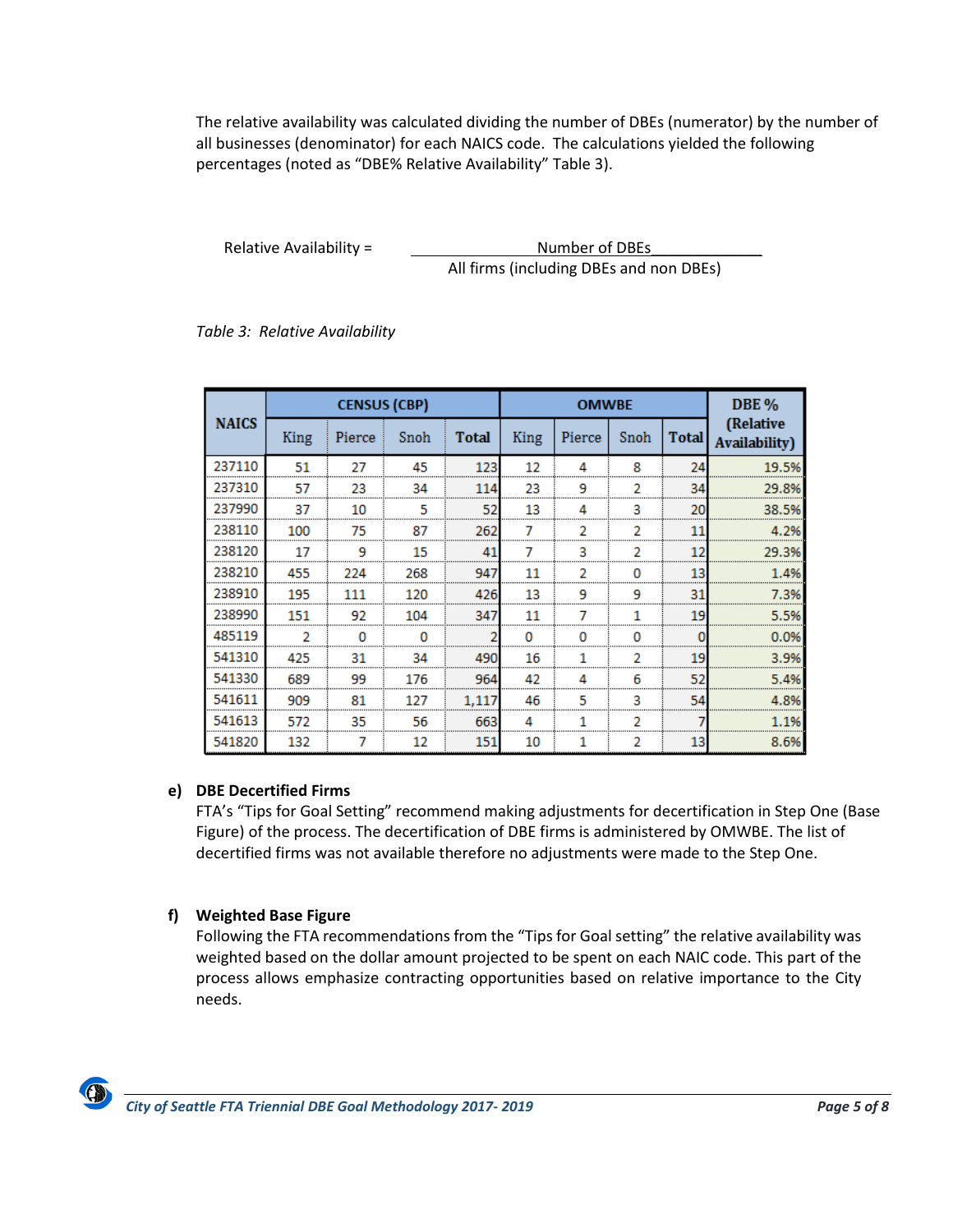A weight was calculated based on the projected dollars assigned to each NAICS code. Then, for each NAICS code, the percentage of relative DBE availability was multiplies times the corresponding weight. Finally, the resulting weighted percentages were added up to, as shown in Table 4. The weighted DBE availability is 15.4%.

Weighted Base Figure = Weight x Relative Availability

*Table 4: Weighted Base Figure*

|              | <b>FTA Funds</b> |            | Weight %<br><b>Federal Funds</b> | <b>CENSUS (CBP)</b> | <b>OMWBE</b>       | <b>DBE %</b>                       | % Weighted         |
|--------------|------------------|------------|----------------------------------|---------------------|--------------------|------------------------------------|--------------------|
| <b>NAICS</b> |                  |            |                                  | <b>Total Firms</b>  | <b>Total Firms</b> | (Relative<br><b>Availability</b> ) | <b>Base Figure</b> |
| 237110       | Ś                | 500,000    | 3.0%                             | 123                 | 24                 | 19.5%                              | 0.58%              |
| 237310       | \$               | 1,500,000  | 9.0%                             | 114                 | 34                 | 29.8%                              | 2.67%              |
| 237990       | \$               | 3,080,073  | 18.4%                            | 52                  | 20                 | 38.5%                              | 7.08%              |
| 238110       | \$               | 1,500,000  | 9.0%                             | 262                 | 11                 | 4.2%                               | 0.38%              |
| 238120       | \$               | 1,500,000  | 9.0%                             | 41                  | 12                 | 29.3%                              | 2.62%              |
| 238210       | \$               | 2,907,613  | 17.4%                            | 947                 | 13                 | 1.4%                               | 0.24%              |
| 238910       | \$               | 1,000,000  | 6.0%                             | 426                 | 31                 | 7.3%                               | 0.43%              |
| 238990       | \$               | 3,434,485  | 20.5%                            | 347                 | 19                 | 5.5%                               | 1.12%              |
| 485119       | \$               | 276,800    | 1.7%                             |                     |                    | 0.0%                               | 0.00%              |
| 541310       | \$               | 283,466    | 1.7%                             | 490                 | 19                 | 3.9%                               | 0.07%              |
| 541330       | S                | 627,888    | 3.8%                             | 964                 | 52                 | 5.4%                               | 0.20%              |
| 541611       | \$               | 36,300     | 0.2%                             | 1,117               | 54                 | 4.8%                               | 0.01%              |
| 541613       | S                | 24,200     | 0.1%                             | 663                 |                    | 1.1%                               | 0.00%              |
| 541820       | \$               | 60,500     | 0.4%                             | 151                 | 13                 | 8.6%                               | 0.03%              |
|              | Ś                | 16,731,325 | 100.0%                           |                     |                    |                                    | 15.4%              |

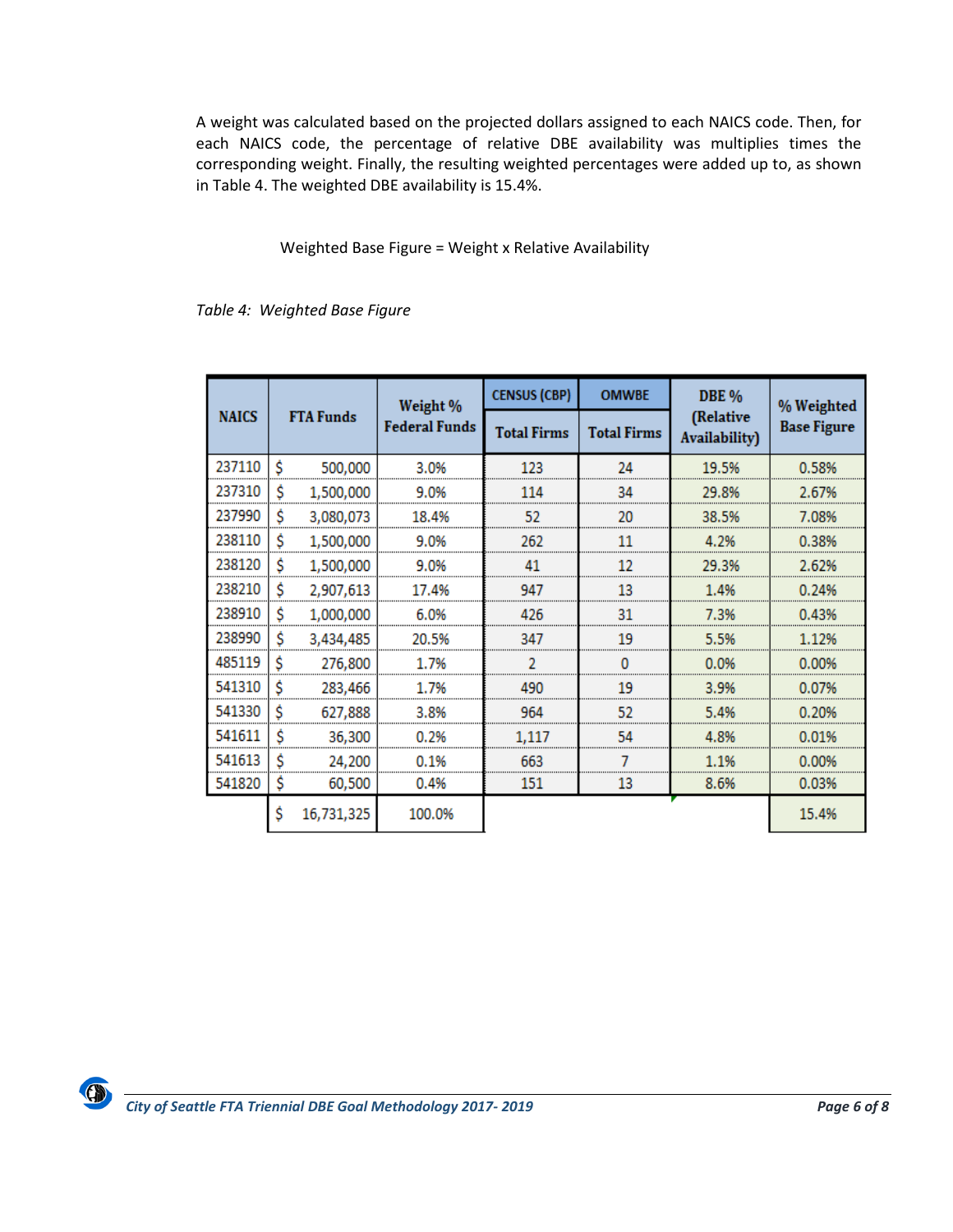### **STEP 2. BASE FIGURE ADJUSTMENT**

Per 49 CFR 26.45(d), following calculation of a base figure, all available evidence must be examined to determine what adjustment, if any, is needed to the base figure to make the DBE goals as precise as possible. This adjustment can be made if relevant and reliable data is available. The City of Seattle analyzed the following data sources to determine if and adjustment is required and found the following:

- Past participation The primary form of evidence available is the past participation of DBEs in Transit Division contracting. It is the judgment of the City of Seattle that it is not possible to provide a rational basis for a numerical adjustment of the base figure based on past participation, due to the very different nature of the anticipated contracts, compared with past contracting (i.e., an anticipated emphasis on contracting related to Streetcar related work). However, past participation by DBEs in recent contracting is generally in line with the proposed base figure.
- Disparity Studies Sound Transit retained the services of BBC Research Consulting to conduct a disparity study which was completed in September 2013. This study relied on past participation of DBEs on sound Transit projects and made adjustments based on self-employment rates. The market area used in the study is consistent with the one used by the City of Seattle. The adjusted base figure calculated for Sound Transit was 12.4%.

Other sources of data suggested by FTA that were not available at the time this document was written include:

- Statistical disparities in the ability of DBEs to get financing, bonding and insurance;
- Data on employment, self-employment, education and training, union apprenticeship programs.

A final DBE goal was calculated as the average of the base figure and Sound Transit's DBE goal. Based on this analysis, the City of Seattle proposes an overall DBE goal of **13.9**% of FTA funds that will be expended in FTAassisted contracts in Fiscal Years 2017-2019, exclusive of funds to be used for the purchase of transit vehicles and equipment.

### **USE OF RACE-NEUTRAL METHODS AND DBE CONTRACT GOALS**

The U.S. DOT regulations require that race-neutral methods be used to the maximum extent feasible to achieve the DBE overall goal. City of Seattle is committed to implement strategies to maximize DBE participation through race-neutral methods including making efforts to assure that bidding and contract requirements facilitate participation by DBEs and other small businesses; breaking large projects into smaller subparts for which small businesses and DBEs will be more likely to compete; encouraging prime contractors to subcontract portions of the work that they might otherwise perform themselves; and providing technical assistance, communications programs, and other support services to facilitate consideration of DBEs and other small businesses.

• The study documented that 5.6% of the DBE participation can be achieved through race-neutral means